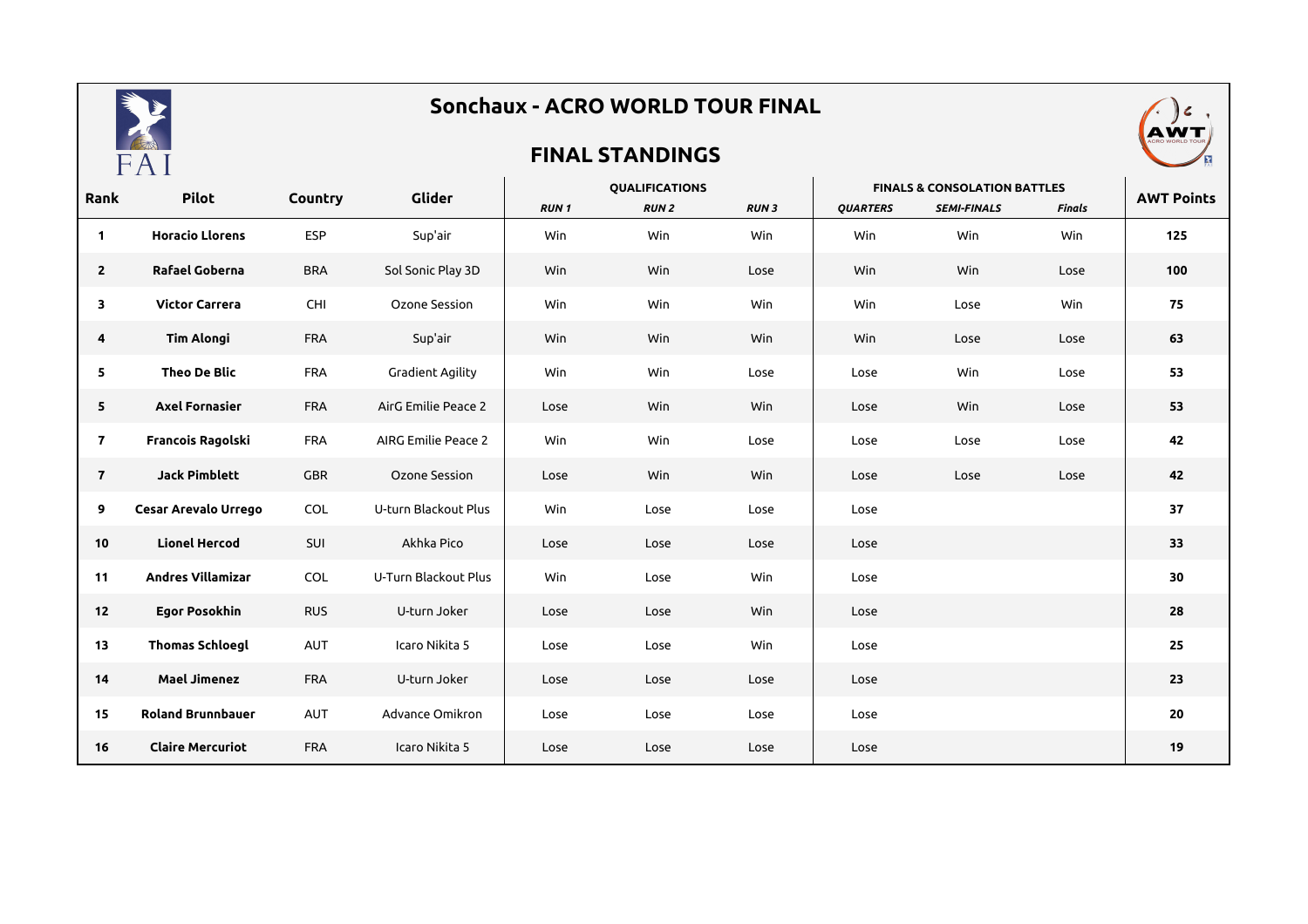|                              |              |        | Sonchaux - ACRO WORLD TOUR FINAL |              |                         |                          |
|------------------------------|--------------|--------|----------------------------------|--------------|-------------------------|--------------------------|
|                              | FAI          |        | <b>QUALIFICATION RUNS</b>        |              |                         |                          |
| Run                          | Group        |        | Pilot 1                          | <b>Score</b> | Pilot 2                 | Winner                   |
| $\overline{ }$<br><b>NUR</b> | Α            | 1 vs 3 | Theo De Blic                     | 24.00 20.33  | Axel Fornasier          | <b>Theo De Blic</b>      |
|                              | A            | 2 vs 4 | Andres Villamizar                | 18.60 13.00  | <b>Claire Mercuriot</b> | <b>Andres Villamizar</b> |
|                              | C            | 1 vs 3 | Horacio Llorens                  | 24.66 18.33  | Jack Pimblett           | <b>Horacio Llorens</b>   |
|                              | $\mathsf{C}$ | 2 vs 4 | Cesar Arevalo Urrego             | 20.00 18.33  | Lionel Hercod           | Cesar Arevalo Urrego     |
|                              | R            | 1 vs 3 | Francois Ragolski                | 21.00 17.33  | Thomas Schloegl         | Francois Ragolski        |
|                              | $\mathsf{R}$ | 2 vs 4 | Tim Alongi                       | 23.00 19.66  | Mael Jimenez            | <b>Tim Alongi</b>        |
|                              | O            | 1 vs 3 | Victor Carrera                   | 23.66 21.66  | Egor Posokhin           | <b>Victor Carrera</b>    |
|                              | $\circ$      | 2 vs 4 | Rafael Goberna                   | 25.60 15.33  | Roland Brunnbauer       | Rafael Goberna           |
|                              |              |        |                                  |              |                         |                          |
|                              | Α            | 2 vs 3 | Andres Villamizar                | 21.00 22.33  | Axel Fornasier          | <b>Axel Fornasier</b>    |
|                              | A            | 1 vs 4 | Theo De Blic                     | 20.33 13.66  | Claire Mercuriot        | Theo De Blic             |
|                              | C            | 2 vs 3 | Cesar Arevalo Urrego             | 20.00 20.33  | Jack Pimblett           | <b>Jack Pimblett</b>     |
| $\sim$                       | $\mathsf{C}$ | 1 vs 4 | Horacio Llorens                  | 25.66 21.33  | Lionel Hercod           | <b>Horacio Llorens</b>   |
| <b>RUN</b>                   | R            | 2 vs 3 | Tim Alongi                       | 20.66 17.66  | Thomas Schloegl         | <b>Tim Alongi</b>        |
|                              | R            | 1 vs 4 | Francois Ragolski                | 23.00 16.33  | Mael Jimenez            | Francois Ragolski        |
|                              | $\circ$      | 2 vs 3 | Rafael Goberna                   | 22.00 18.33  | Egor Posokhin           | Rafael Goberna           |
|                              | $\circ$      | 1 vs 4 | Victor Carrera                   | 29.00 17.33  | Roland Brunnbauer       | <b>Victor Carrera</b>    |
|                              |              |        |                                  |              |                         |                          |
|                              | Α            | 1 vs 2 | Theo De Blic                     | 18.00 19.66  | Andres Villamizar       | <b>Andres Villamizar</b> |
| $\sim$<br><b>NUR</b>         | A            | 3 vs 4 | Axel Fornasier                   | 21.33 17.33  | Claire Mercuriot        | <b>Axel Fornasier</b>    |
|                              | C            | 1 vs 2 | Horacio Llorens                  | 24.66 22.33  | Cesar Arevalo Urrego    | <b>Horacio Llorens</b>   |
|                              | $\mathsf{C}$ | 3 vs 4 | Jack Pimblett                    | 21.66 21.33  | Lionel Hercod           | <b>Jack Pimblett</b>     |
|                              | $\mathsf{R}$ | 1 vs 2 | Francois Ragolski                | 24.67 25.66  | Tim Alongi              | <b>Tim Alongi</b>        |
|                              | $\mathsf{R}$ | 3 vs 4 | Thomas Schloegl                  | 18.00 14.66  | Mael Jimenez            | <b>Thomas Schloegl</b>   |
|                              | O            | 1 vs 2 | Victor Carrera                   | 25.33 25.00  | Rafael Goberna          | <b>Victor Carrera</b>    |
|                              | $\circ$      | 3 vs 4 | Egor Posokhin                    | 17.33 15.00  | Roland Brunnbauer       | <b>Egor Posokhin</b>     |